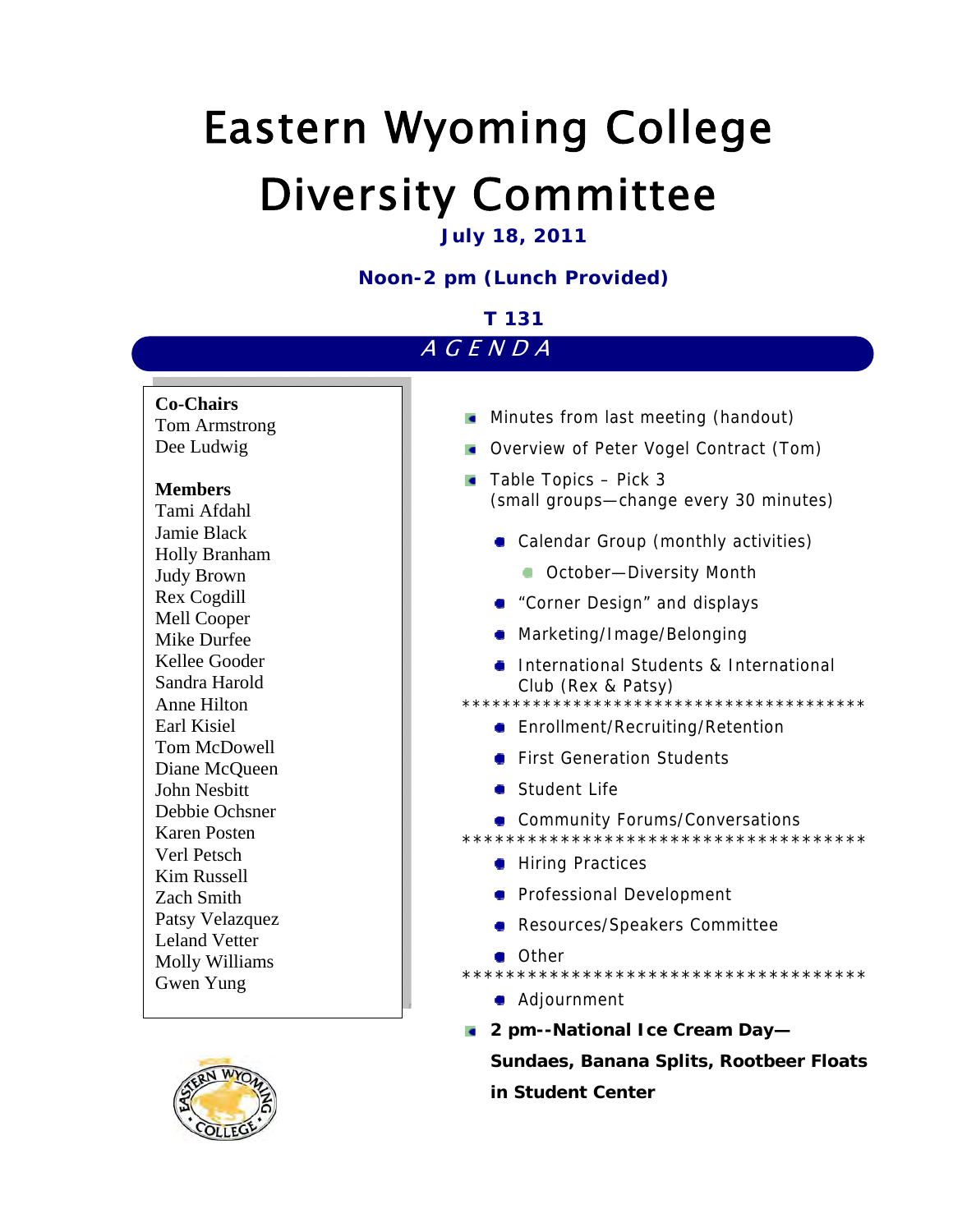# Eastern Wyoming College **DIVERSITY MEETING NOTES** July 18, 2011, Noon – 2:00 p.m. Tebbet 131

**Present:** *Tom Armstrong, Dee Ludwig, Tami Afdahl, Holly Branham, Judy Brown, Rex Cogdill, Mike Durfee, Tom McDowell, John Nesbitt, Karen Posten, Verl Petsch, Kim Russell, Patsy Velazquez, Molly Williams*

| <b>Minutes from April 28th Meeting:</b>   | Minutes from the previous meeting were distributed; no additions<br>$\bullet$<br>or corrections were noted. |
|-------------------------------------------|-------------------------------------------------------------------------------------------------------------|
| <b>Overview of Peter Vogel Contract::</b> | Tom presented the activities and timelines proposed by<br>$\bullet$<br>CulturePrep.                         |
|                                           | Activities and Timeline:                                                                                    |
|                                           | <b>August 23, 2011</b>                                                                                      |
|                                           | -Cross-Cultural Training all staff In-Service                                                               |
|                                           | Sept/Oct 2011                                                                                               |
|                                           | -Conduct TeamCulture Cross-Cultural Enrichment Service                                                      |
|                                           | Package including:                                                                                          |
|                                           | Cross-Cultural Climate Survey                                                                               |
|                                           | Focus Groups                                                                                                |
|                                           | Town Hall Meeting                                                                                           |
|                                           | Written Assessment Report                                                                                   |
|                                           | Oct/Nov 2011                                                                                                |
|                                           | Data Information Review                                                                                     |
|                                           | <b>Action Plan Development</b>                                                                              |
|                                           | Town Hall Meetings (On campus or various locations)                                                         |
|                                           | <b>Feb 2011</b>                                                                                             |
|                                           | -Conduct Workshop for Admissions Professionals - Attracting,                                                |
|                                           | Serving, and Retaining a Culturally Diverse Campus Community                                                |
|                                           | -Assist in data collection relevant to multicultural                                                        |
|                                           | recruitment/retention                                                                                       |

-Facilitate the creation of a multicultural recruitment plan

Table Topics: • The 12 Topics to be discussed were listed on the Agenda. Each of us picked three topics we wanted to address. We discussed each of the three topics with other members of the committee for 30 minutes and then we switched topics. The results of the brainstorming sessions are listed below.

**Calendar Group** (monthly activities)

**-** October is Diversity Month and Domestic Violence Month.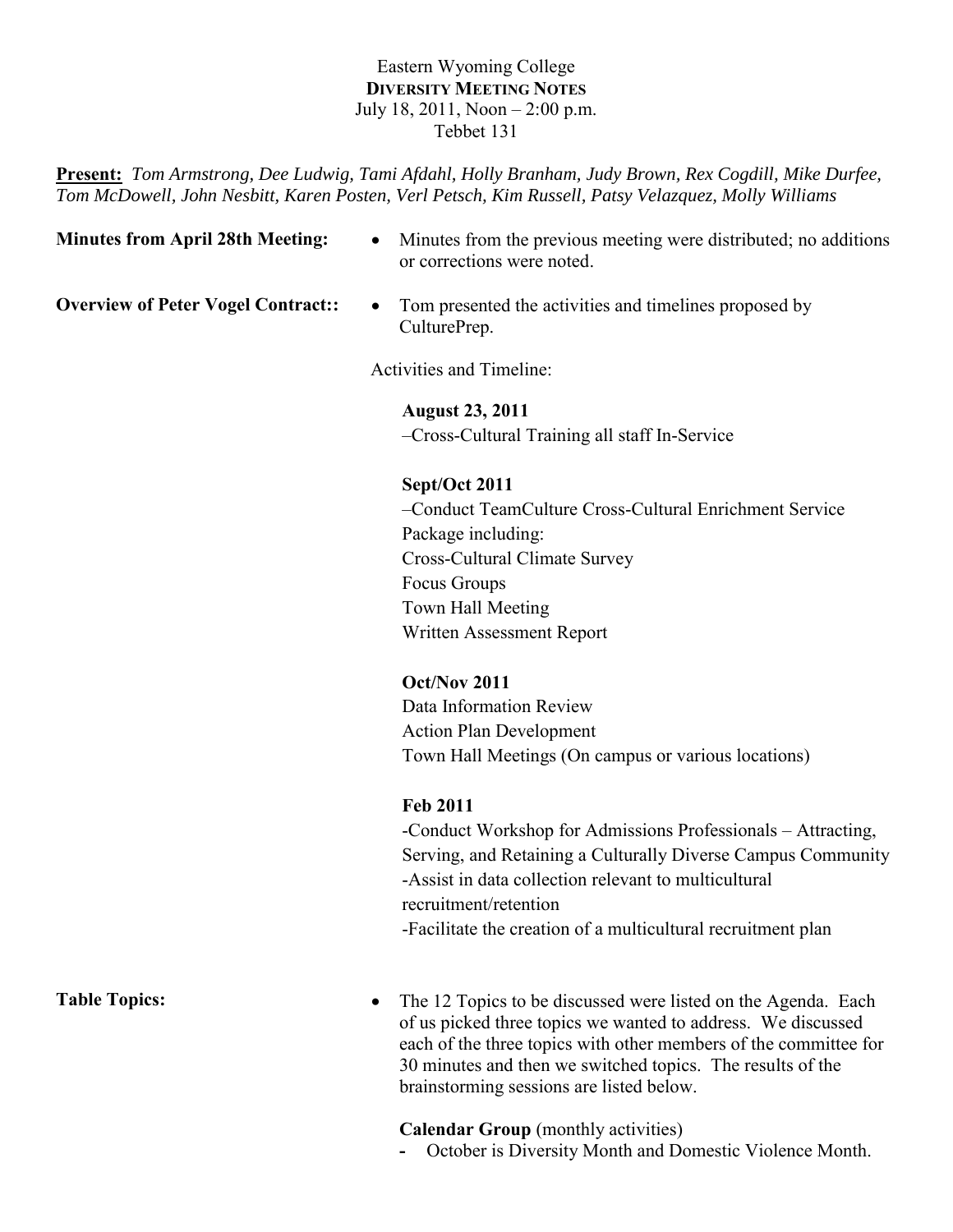Need to have a big push for this month.

**-** Other Ideas:

-Door decorating contest (college offices)

-Involve Library on activities—utilize their displays

-Table tents in Student Center and cafeteria

-Once a month we could ask the cafeteria to have ethnic meals. Students could submit their own favorite ethnic recipes.

-Brown bag lunches with speakers

-Student organizations pick a topic to present (with possible institutional help)

# **"Corner Design" and displays**

- Display Case for -The Corner." **-EL Rincon.**" Each month people can bring items to the Learning Office. Display items in the case with the name of the owner, the name/use for the item, and where it came from.
- 
- **-** Large **bulletin board** for –**The Corner.**"<br>• World, US, and state map on bulletin **b** World, US, and state map on bulletin board in –**The Corner**" with push pins. Heading: Where in the World are You From?"
- **-** Flags of countries where our students are from
- **-** ―Welcome‖ in many languages on bulletin board in ―The Corner" (ex: Portuguese, Italian, Spanish, French, German, Chinese, Japanese, Czech, Serbian, Russian, Swedish, Lithuanian, Lakota, Sioux, etc.)
- **-** Student groups or other staff could make display each month
- **-** To encourage involvement we could have various contests such as a door decorating contest, etc., to highlight each month's diversity topic.

# **Marketing/Image/Belonging**

- **-** Open its doors wider
- **-** Welcome? With words and attitude, all staff!!
- **-** Values (EWC) what do we believe about others?
- **-** People who care!
- **-** 1 st person in the door/up front
- **-** Programs and series stay in school. Nontraditional students – also

# **International Students & International Club**

- **-** Club for students interested in diversity. Allow students to learn about international cultures
- **-** Change Name- what to? Ask community for name Horizons?
- **-** Activities:

-International Tasting Day

-Student Presentations-Introduce students to my life;

Introduce students from other parts of the world

-Involve community

- -Continue with the Adopt-A-Player Program
- -Tour factory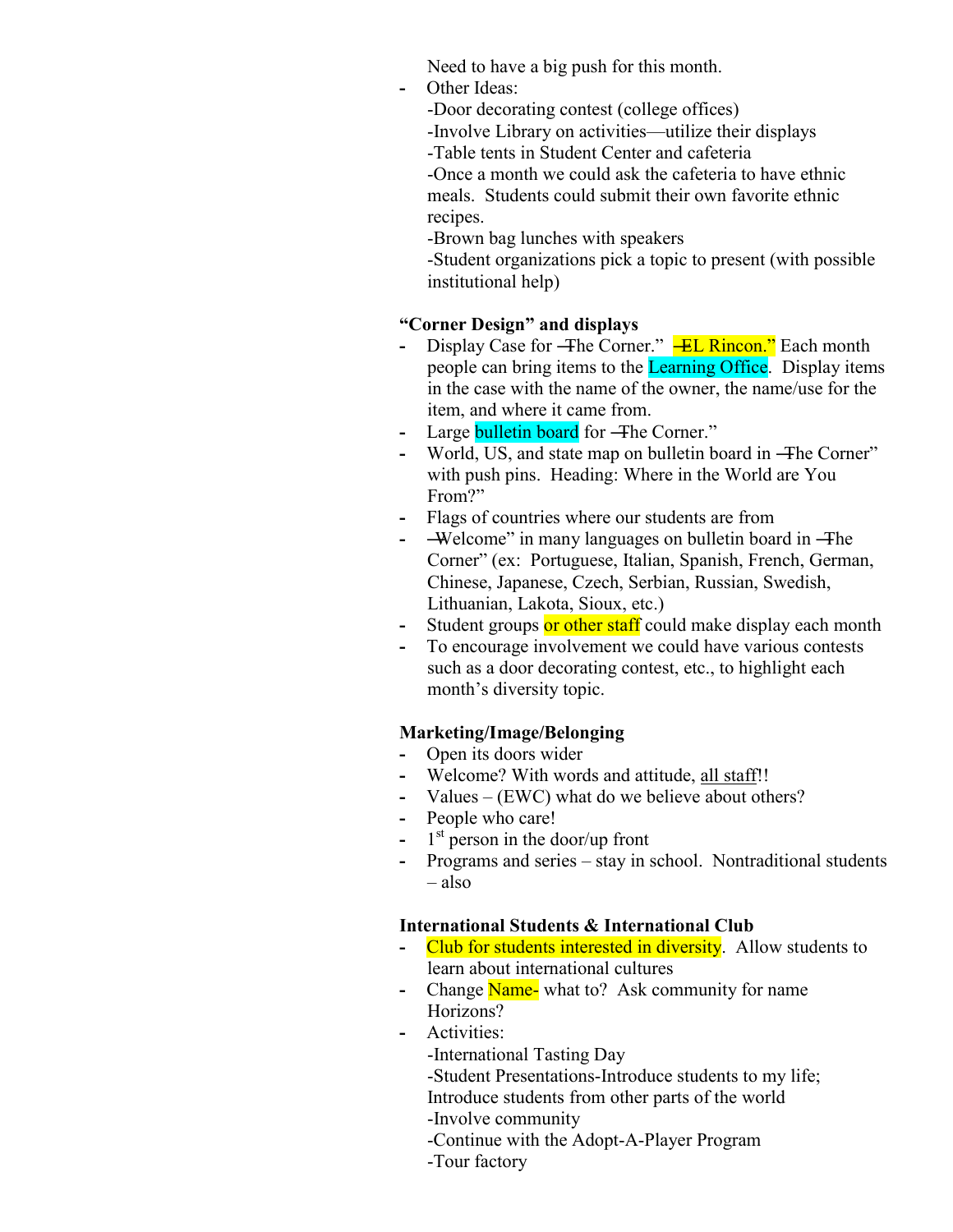- **-** 3 purposes:
	- Place to connect
	- -Educate other students
	- -Involve community

# **Enrollment/Recruiting/Retention**

- **-** Establish a baseline.
- **-** Set goal based on baseline
- **-** What is diversity?
- **-** Financial Aid/Scholarships -names or descriptions that meet the needs of the students
- **-** How can we recruit top tier Hathaway?
- **-** Transfer Issues/Articulations Agreements/marketing ease of transfer
- **-** Market our strengths -One on one recruiting/counseling/small group involvement **Retention**
- **-** How to keep? Who to keep?
- **-** Week 4 initiative-alert for students having problems
- **-** Training for Advisors
- **-** Retention person?
- **-** Jump start program in high school senior year. Perhaps COMPASS test in December to see if help needed (Bridge Program for high school seniors)
- **-** Identify the student:

Stable Student (Tree)

(root) (root) (root) Financial Academically Prepared Feel involved part of college

# **First Generation**

- **-** Reach out to high school Parent lack of knowledge
- **-** GED program Info packets
- **-** Testimonials/presentations at career days in high school (money you make with education)
- **-** GEAR UP youth into (EWC)
- **-** Connect to Trail Elementary
- **-** Presentations at different levels of benefits of a community college first
- **-** Broad focus on 1<sup>st</sup> generation
- **-** Kick off –someone in community-Hispanic
- **-** Power point of what is expected in college-simple things
- **-** Evenstart
- **-** Senior check list
- **-** ESL look into expanding for enrollment
- **-** Highlight community members who were students -Ritch Reyes
	- -Sonya Loya

# **Student Life**

- **-** International dance costumes
- **-** International food tasting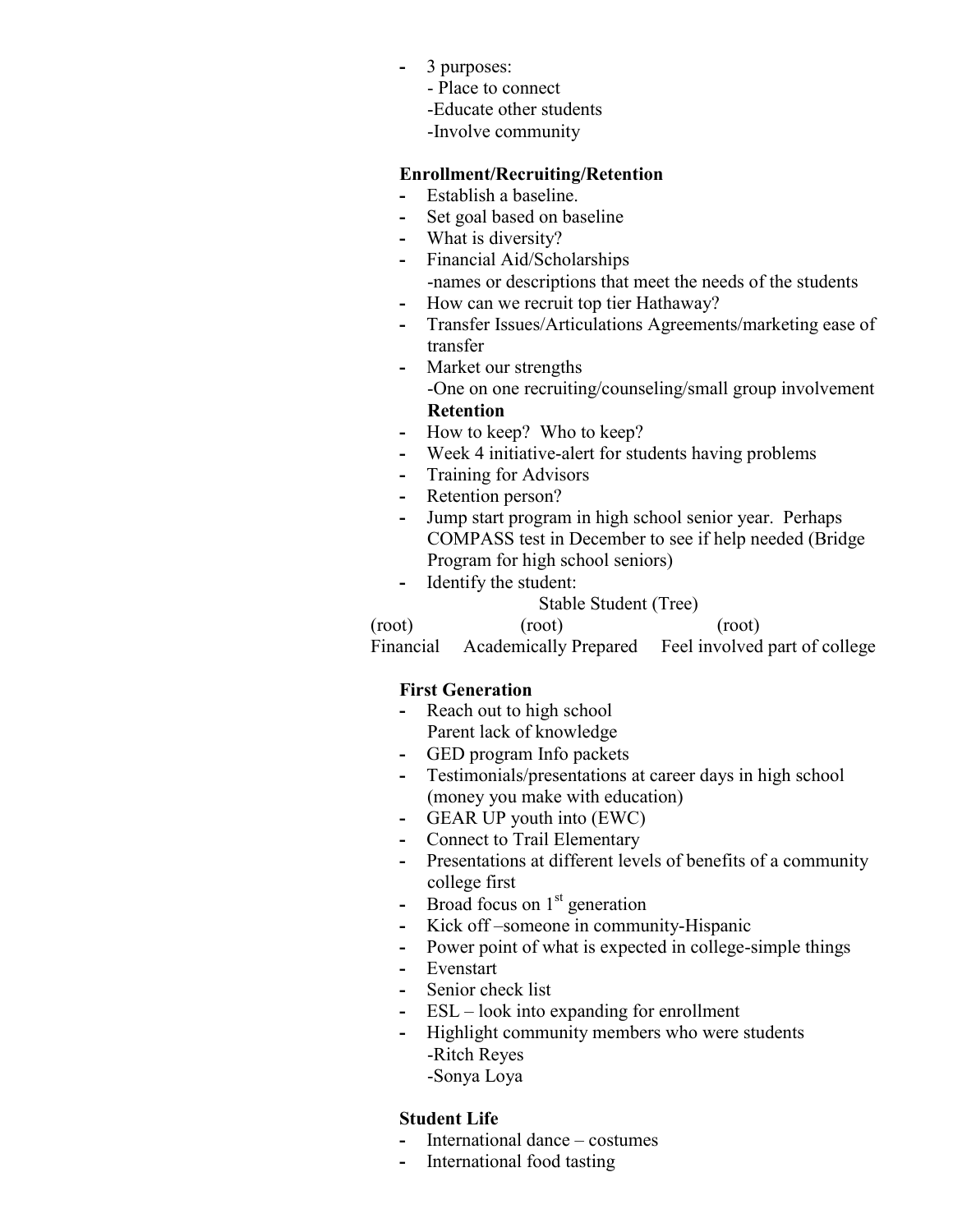- **-** Multi-cultural activities
- **-** Intra-cultural activities
- **-** Involve:
	- -Intramurals
	- -Housing
	- -Clubs
	- -Cafeteria
- **-** Community Ed Trips
- **-** Hook into Chamber Activities
- **-** Dorm decorating contest in dorms
- **-** Film Series on Diversity
- **-** Have international students highlight their country
- **-** Trip to Register Cliff, Oregon Trail ruts, Fort Laramie
- **-** Exposure to ag, rodeo, ranching, branding, calving

# **Community Forums/Conversations**

- Hardest part is identifying the -eommunity"
- **-** Where do you hold these conversations on campus or elsewhere?
- **-** Is it the college's responsibility to change the culture and climate of the community? How will we be received?
- **-** We need a good handle on what the college values before we take it outside of the college.
- **-** School district relationship is vital

# **Hiring Practices**

- **-** Determine target group
- **-** Continue and expand current process

# **Professional Development**

- **-** Have a Generational workshop that covers the whole generation scope (ex: Traits of Generation X)
- $\frac{1}{s}$ <sup>st</sup> Generation Group photo of all  $1^{st}$  generation EWC employees
- **-** Provide experiences to give people exposure to others  $-$ Food for Thought" – people eating and working together
- **-** Get out of shell and go to other areas and other cultures.

# **Resources/Speakers Committee**

- **-** Testimonials
	- People who are successful who attended EWC
- **-** Once a quarter have someone speak who has experienced both lives-living/working with a high school degree as opposed to living/working with a college degree
- **-** Mailings, power point
- **-** Trainings on how to reach other cultures (ex: Hispanic)

# **Other:**

**-** Budget for Diversity Activities – Rex's budget- \$15,000

**Next Meeting:** To be determined at a later date.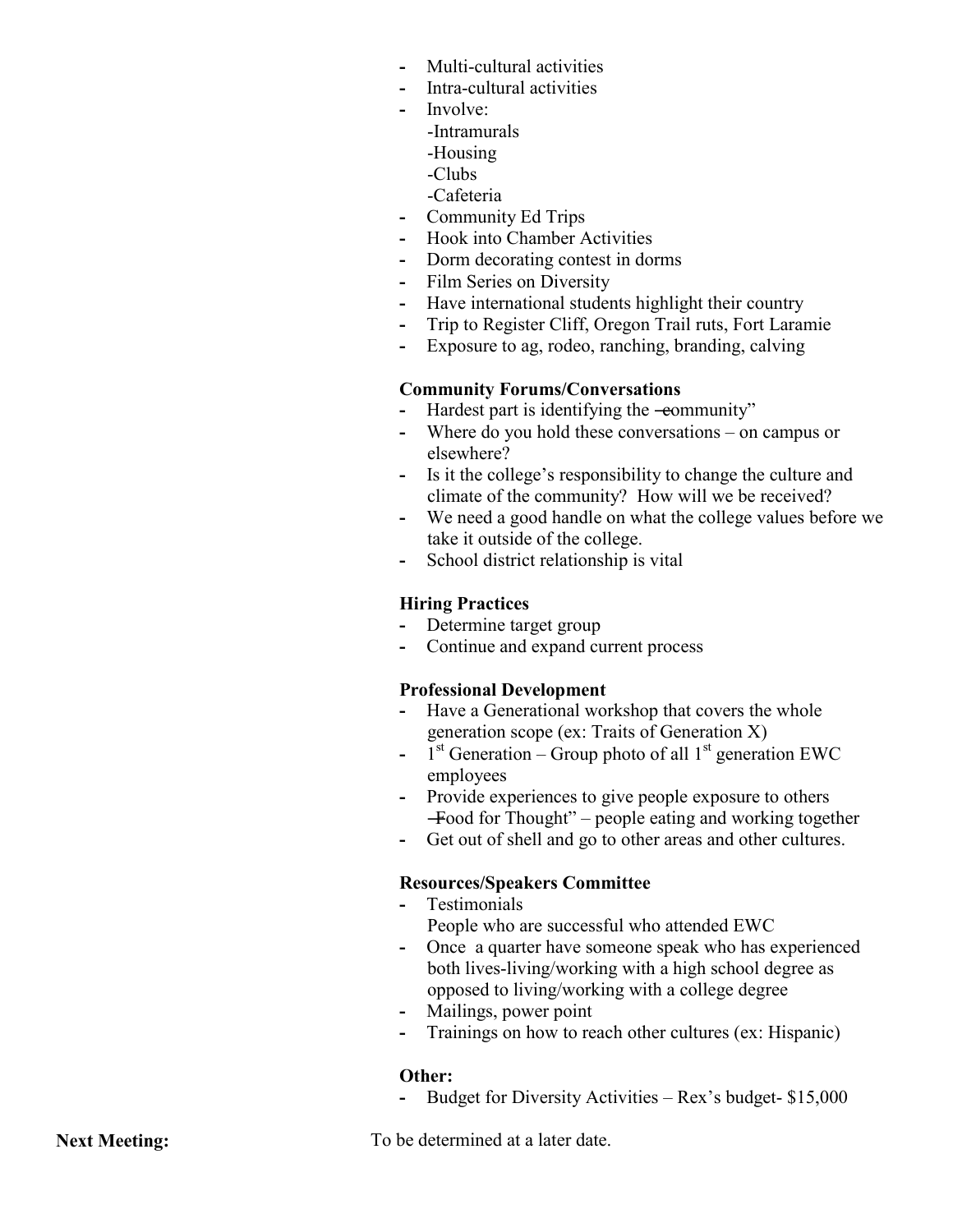# **Eastern Wyoming College Diversity Committee**

# September 27, 2011

Noon-1 pm

T 131

# AGENDA

# **Co-Chairs**

Tom Armstrong Dee Ludwig

#### **Members**

Tami Afdahl Jamie Black Holly Branham **Judy Brown** Rex Cogdill Mell Cooper Mike Durfee Kellee Gooder John Hansen Sandra Harold Anne Hilton Earl Kisiel Tom McDowell Diane McQueen Laurie Mueller John Nesbitt Debbie Ochsner Karen Posten Verl Petsch Kim Russell Zach Smith Patsy Velazquez **Leland Vetter** Molly Williams Gwen Yung



- Notes from July 18 Meeting (handout)
- Discussion on Table Topics & Next Steps for Involvement & Engagement
	- Corner Design & Displays
		- Subcommittee Report on Efforts for Corner-Action/Pilot
	- Calendar
	- Marketing/Image/Belonging
	- International Students & Club
	- Enrollment/Recruiting/Retention
	- First Generation
	- Student Life
	- Community Forums/Conversations
	- Hiring practices
	- Professional Development
	- Resources/Speakers Committee
- October 2011-2012....
- Peter Vogel-Culture Prep, Inc.
	- Arrange for next phase & dates
- **Other**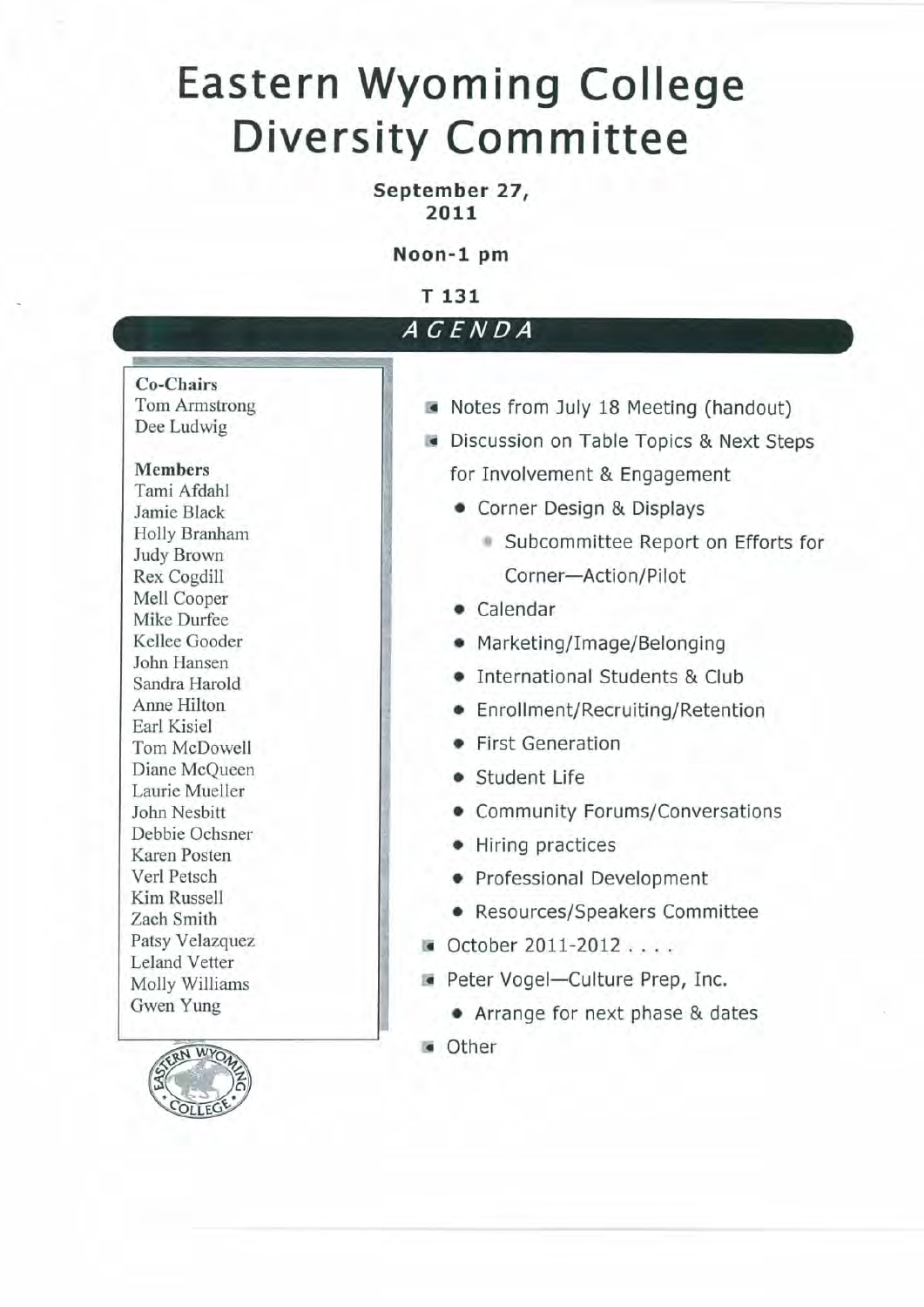# Eastern Wyoming College **DIVERSITY MEETING NOTES** September 27, 2011, Noon – 1:00 p.m. Tebbet 131

**Present:** *Tom Armstrong, Dee Ludwig, Jamie Black, Holly Branham, Rex Cogdill, Kellee Gooder, John Hansen, Anne Hilton, Laurie Mueller John Nesbitt, Debbie Ochsner, Karen Posten, Kim Russell, Patsy Velazquez, Gwen Yung*

| <b>Minutes from July 18 meeting:</b>                                               | Minutes from the previous meeting were distributed; two<br>$\bullet$<br>bulleted items were moved:<br>-" $1st$ generation –group photo of all $1st$ generation EWC<br>employees" was moved from Professional Development topic to<br><b>First Generation topic</b><br>-"Trainings on how to reach other cultures (ex: Hispanic)" was<br>moved from Resources/Speakers Committee topic to<br><b>Professional Development topic</b>                                                                                                                                                                                                                                                                                                                                                                                                                                                                                                                                                                                                                                                                                                                                                                                                                                                                                                                                                                                                                                                                |
|------------------------------------------------------------------------------------|--------------------------------------------------------------------------------------------------------------------------------------------------------------------------------------------------------------------------------------------------------------------------------------------------------------------------------------------------------------------------------------------------------------------------------------------------------------------------------------------------------------------------------------------------------------------------------------------------------------------------------------------------------------------------------------------------------------------------------------------------------------------------------------------------------------------------------------------------------------------------------------------------------------------------------------------------------------------------------------------------------------------------------------------------------------------------------------------------------------------------------------------------------------------------------------------------------------------------------------------------------------------------------------------------------------------------------------------------------------------------------------------------------------------------------------------------------------------------------------------------|
| Discussion on Table Topics & Next<br>Steps for Involvement &<br><b>Engagement:</b> | "Corner Design" and displays:<br>-Committee members<br><b>Dee</b><br><b>Patsy</b><br><b>Karen</b><br>Gwen<br>-Lighted display case has been ordered for The Corner<br>-Large bulletin board has been ordered for outside the Student<br>Center. Maps of the World, the USA and the Midwest region of<br>the US will be posted here with the heading "Where in the World"<br>are You From?" Colored pins will be available for people to<br>indicate where their homes are.<br>-The smaller board in the corner will have "Welcome" in English<br>as well as many other languages. Need a sign in the Cheyenne<br>Nation language (Patsy)<br>-Two signs have been made saying "The Corner" in English and<br>in Spanish. Frames need to be ordered for these signs. (Karen)<br>-Discussion ensued as to whether the displays would be<br>permanent and if not who would change the displays and how<br>often. Included in the meeting packet was a chart showing ideas<br>for different diversity topics as well as proposed departments to<br>be responsible for changing the displays. This chart is just a<br>proposed example.<br>-Dr. Armstrong suggested ideas for the future of The Corner.<br>Perhaps nice signage, tiles, tables, lights, etc.<br><b>Calendar Group</b> (monthly activities)<br>-Committee Members<br><b>Holly Branham</b><br>Kim<br><b>Molly</b><br>-This group can assign diversity topics and groups to take each<br>topic. The chart handed out was just an example. |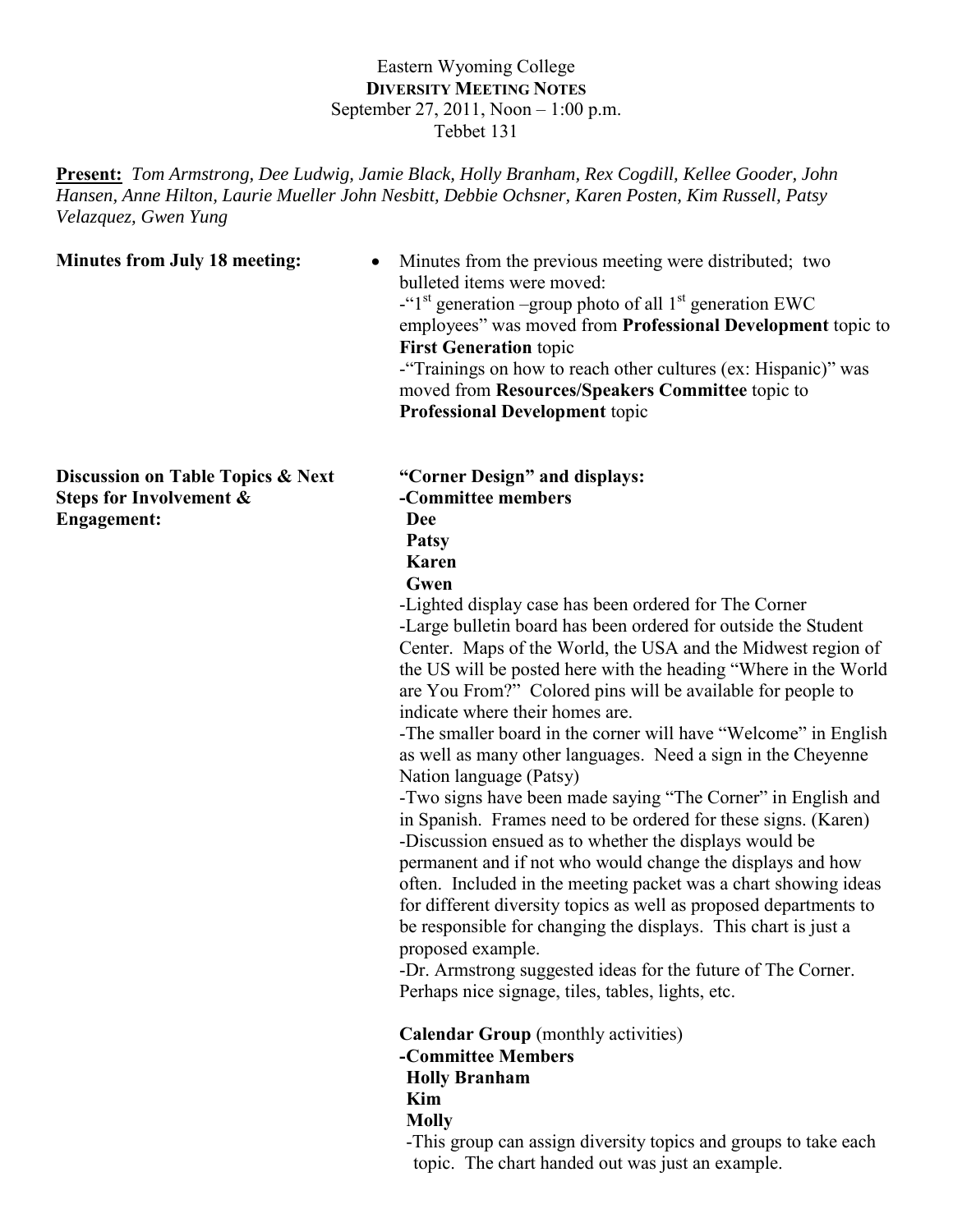- -Patsy/Athletics/Gear Up will take January American Heroes Month.
- -Rex has posters to display for Mexican Hispanic Heritage Month
- -October is Diversity month. The Housing Council distributed "How am I diverse?"cards in the dorms asking students for feedback
- -Domestic violence awareness month is also in October. Gwen has a display on the bulletin board outside of her office.
- -Lynn is keeping a complete file of the displays, bulletin boards, fliers, etc. that we make to increase diversity awareness. Please forward pictures of bulletin boards, displays, or fliers to her.

# **Marketing/Image/Belonging**

- **- Committee members are Tami**
- **-** Need more members

.

# **International Students & International Club**

- **- Committee Members are Patsy Debbie**
- **-** Discussion ensued on what an appropriate name for the club would be. Perhaps Diversity Club or Multi-Cultural club would encompass more people and would garner more participation.
- **-** Anne mentioned that some students have expressed interest in an International Studies Club

# **Enrollment/Recruiting/Retention**

**- Committee Members Rex Zach John Hansen Judy**

## **First Generation**

**-** Combine with Enrollment/Recruiting/Retention

## **Student Life**

**- Committee Members Debbie Patsy Kellee Jamie Laurie**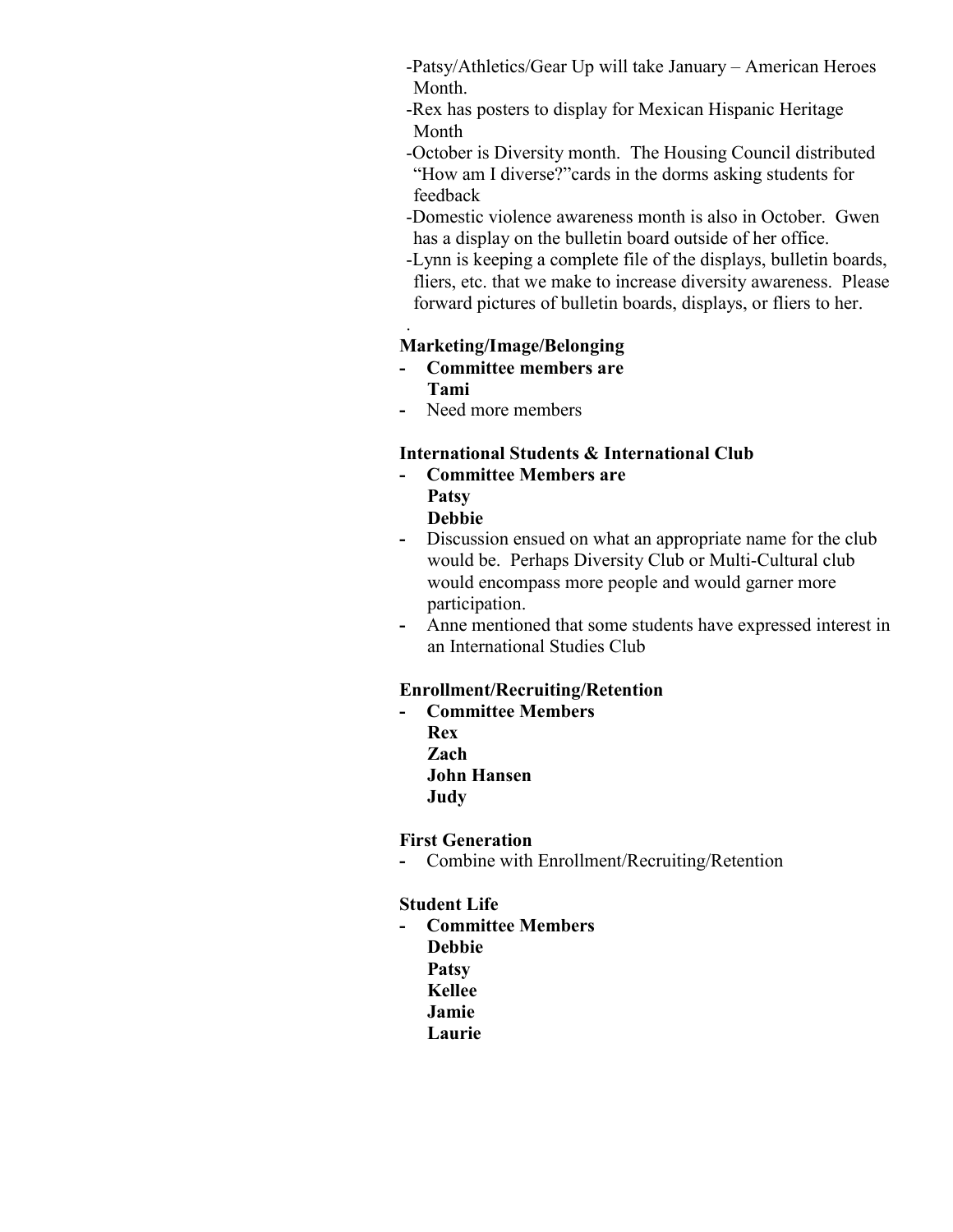# **Community Forums/Conversations**

**- Committee Members Anne John H. Mike Durfee Tami**

## **Hiring Practices**

- **-** It was proposed that the name should be "Hiring Practices **and Retention**"
- **-** The Personnel Advisory Council is already established. Because this council already exists, do we need to assign people to a "Hiring Practices" committee?

## **Professional Development**

**- Committee Members Dee Ludwig John Nesbitt Kim Russell**

## **Resources/Speakers Committee**

- **- Committee Members John Nesbitt Anne**
- **-** Perhaps this committee and **Community Forums** could be combined.
- **-** The question was posed; What makes for a good motivational speaker? Is it success in Career Development? Money? Good standing in community? Good experience at college? Or someone who can tell what going to college has done for them.

## **Other:**

- **-** It was suggested that perhaps we could get mini grants for diversity education/training/programs (ex. city as text)
- **-** We discussed that it would be good to have students on committees and or subcommittees. We need to see what means most to the students and have them help accomplish the goal.
- **-** The only constant at the college are the Faculty/Staff and they might be the hardest to accept changes.
- **- Committees should meet and come up with ideas for their committee.**

**Next Meeting:** To be determined at a later date.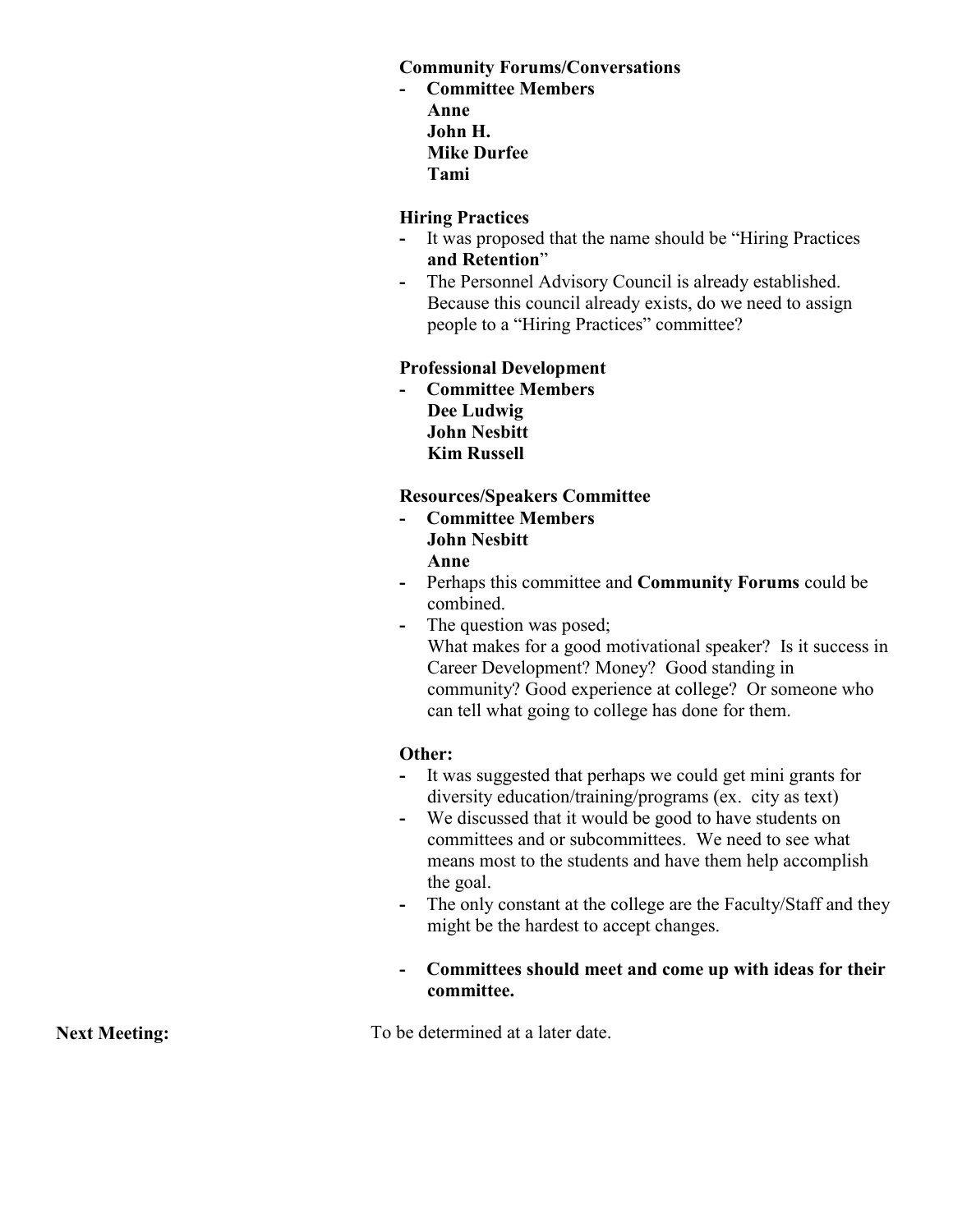# Eastern Wyoming College Diversity Committee

# **November 30 2011**

# **Noon-1 pm**

# **T 131**

# A G E N D A

**Co-Chairs**

Tom Armstrong Dee Ludwig

## **Members**

Tami Afdahl Jamie Black Holly Branham Judy Brown Rex Cogdill Mell Cooper Mike Durfee Kellee Gooder John Hansen Sandra Harold Anne Hilton Earl Kisiel Tom McDowell Diane McQueen Laurie Mueller John Nesbitt Debbie Ochsner Karen Posten Verl Petsch Kim Russell Zach Smith Patsy Velazquez Leland Vetter Molly Williams Gwen Yung



- Notes from September 27 meeting (handout)
	- **•** Reports from Subcommittees
	- Corner (Karen, Patsy, Dee, Gwen)
		- **Display Case**
	- Calendar (Holly, Kim, Molly)
	- Marketing/Image/Belonging (Tami, ?)
	- **International Students & Club (Rex,** Patsy, Debbie)
	- **•** Enrollment/Recruiting/Retention & First Generation (Rex, Zach, John H., Judy)
	- **Student Life (Debbie, Patsy, Kellee,** Jamie, Laurie)
	- **Community Forums/Conversations,** Resources & Speakers (Tom A., John H., Anne, Mike, Tami)
	- Hiring practices (Tom M., ?)
	- **•** Professional Development (Kim, John N., Dee)
	- Adding Student Representatives
		- **Process**
		- How many?
	- Next Steps
- **Comment**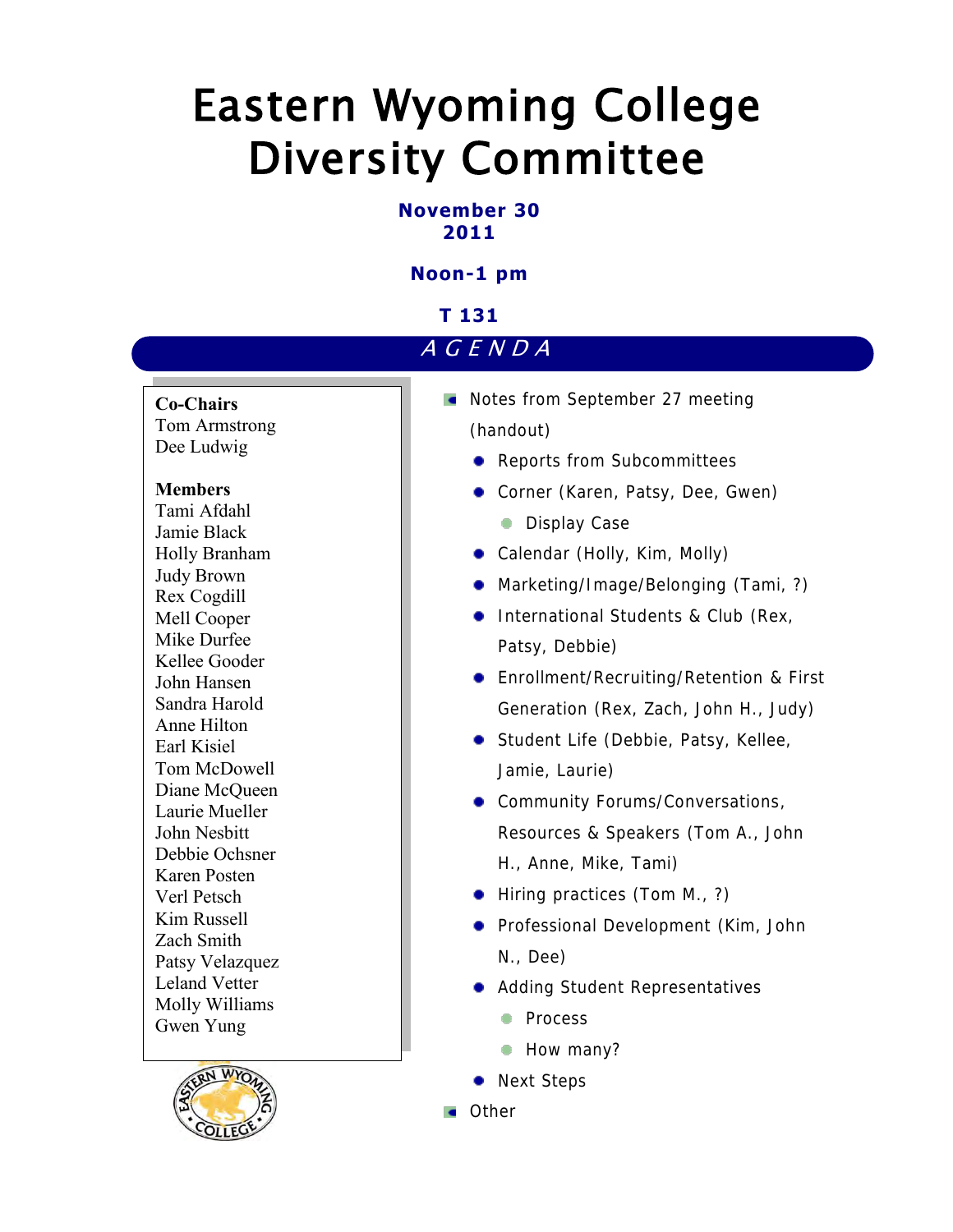# Eastern Wyoming College **DIVERSITY MEETING NOTES** November 30, 2011, Noon – 1:00 p.m. Tebbet 131

**Present:** *Tom Armstrong, Dee Ludwig, Tami Afdahl, Jamie Black, Holly Branham, Rex Cogdill, Mike Durfee, Kellee Gooder, John Hansen, Anne Hilton, Earl Kisiel, Tom McDowell, John Nesbitt, Debbie Ochsner, Karen Posten, Kim Russell, Patsy Velazquez, Molly Williams, Gwen Yung*

**Minutes from September 27th meeting:**

• Minutes from the previous meeting were distributed and reviewed. No changes were made

#### **Reports from Subcommittees:** • Corner (Karen, Patsy, Dee, Gwen)

**-**The display case has been installed and utilized for National American Indian Heritage Month in November. The display will be left intact through December. The Athletic Office and Gear Up will set up the display for January. The theme will be American Heroes.

-April will be Community College Month. Information will follow under the Calendar Committee report.

-It remains to be decided who will do the display for the other months.

**Note: In December Ellen Creagar inquired about having March be Social Injustice Month. The Calendar Committee agreed to this so March is now dedicated.**

Discussion ensued as to whether a trapezoid table should be ordered for —The Corner." Pros and Cons were discussed.

# **Calendar (Holly, Kim, Molly)**

**-**Zach and Tami will also be included in this committee **-**April has been designated as Community College Month. Ideas for activities for the month were discussed. They are as follows:

- Taste of EWC with ethnic meals being served in the cafeteria
- Photos of faculty/staff and the community college they attended
- Guest speakers—brown bag lunches with diversity topics
- Encourage faculty to include diversity topics in their course plans
- Bring legislators to the college
- Host Business After Hours
- Highlight Student Employees as National Student Worker Week is also in April
- Approach Student Senate to ask for their ideas
- **Marketing/Image/Belonging (Tami)**

-Tami requested direction. She will meet with Tom A. and Dee to further discuss this.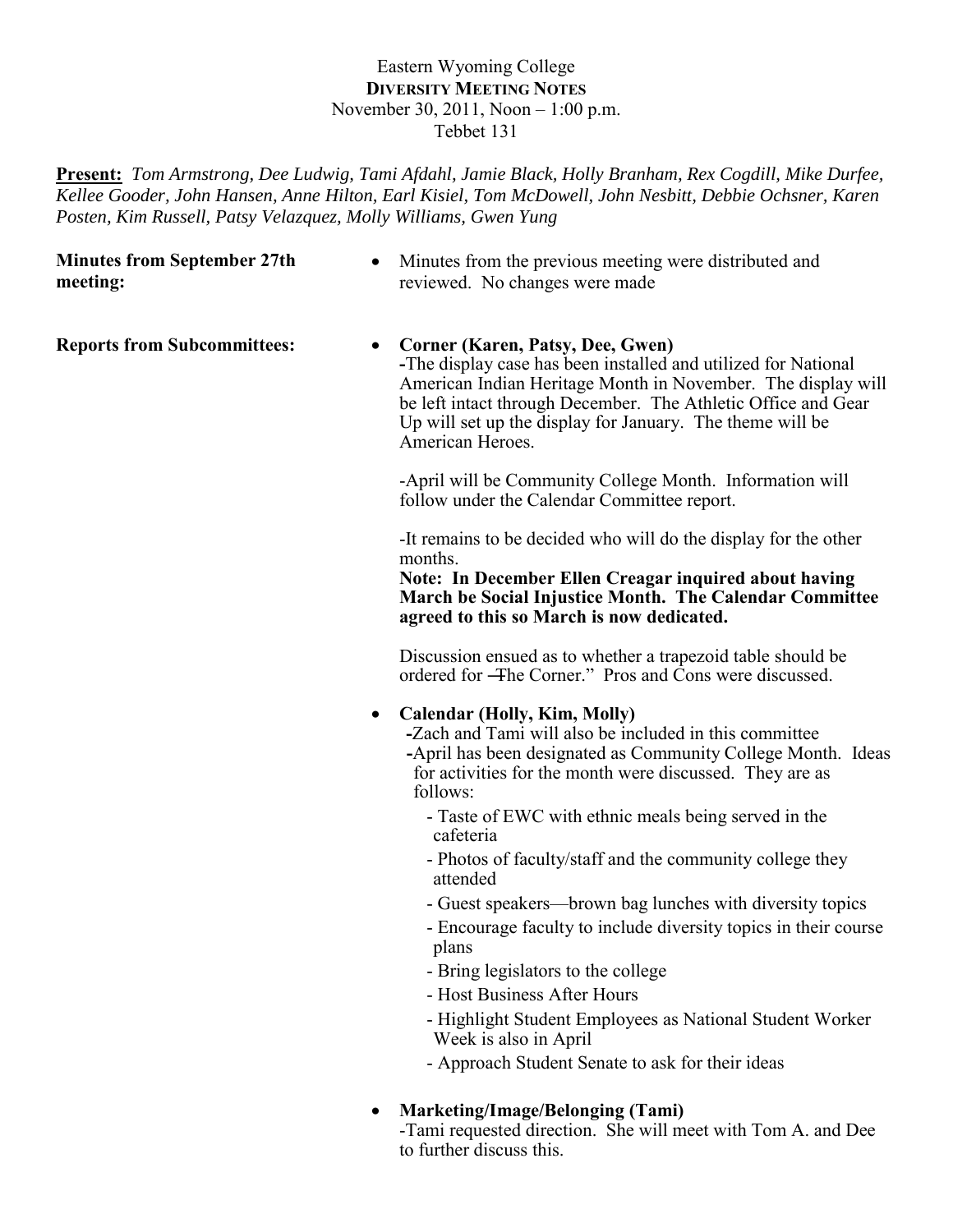| • International Students & Club (Rex, Patsy, and Debbie)        |
|-----------------------------------------------------------------|
| -The Constitution and By-Laws for this new club were            |
| distributed and the committee was asked to give suggestions for |
| naming the club.                                                |
| -After much discussion the name for the club was decided. It is |
| the Cultural Diversity Club.                                    |

 **Enrollment/Recruiting/Retention& First Generation (Rex, Zach, John H., Judy)**

**-**This committee has not yet met. -Zach will be the chair.

 **Student Life (Debbie, Patsy, Kellee, Jamie, Laurie)** -This committee has not yet met, but a Student Life PowerPoint was developed for the board meeting. The PowerPoint highlights the housing students and shows the diversity among them. It was suggested that the PowerPoint could be set up to run outside the cafeteria.

-Kellee has been designated as the Chair for this committee.

 **Community Forums/Conversations Resources & Speakers (Tom A., John H., Anne, Mike, Tami) -**A list of the names of people to be invited to the town hall meeting with Peter Vogel was submitted. -The date of January  $12^{th}$  has been confirmed with St. Rose.

- **Hiring Practices (Tom McDowell) -**Mike Durfee and Dee Ludwig will also be members of this committee. -Nothing to report at this time.
- **Professional Development (Kim, John N., Dee) -**Please see handout for subcommittee notes.
- **Adding Student Representatives: -**There was much discussion about the process of adding Student

Representatives and how many should be included on the Diversity Committee. For the present time the Committee decided to have seven (7) student representatives. They are as follows:

**One student from the Gay/Straight Alliance Club One student from the Cultural Diversity Club One student from the Student Senate One International Student Three at-large students**

- **Other:** Diversity Calendars for 2012 will be ordered for those who are interested
- **Next Meeting:**  $\bullet$  Will take place in January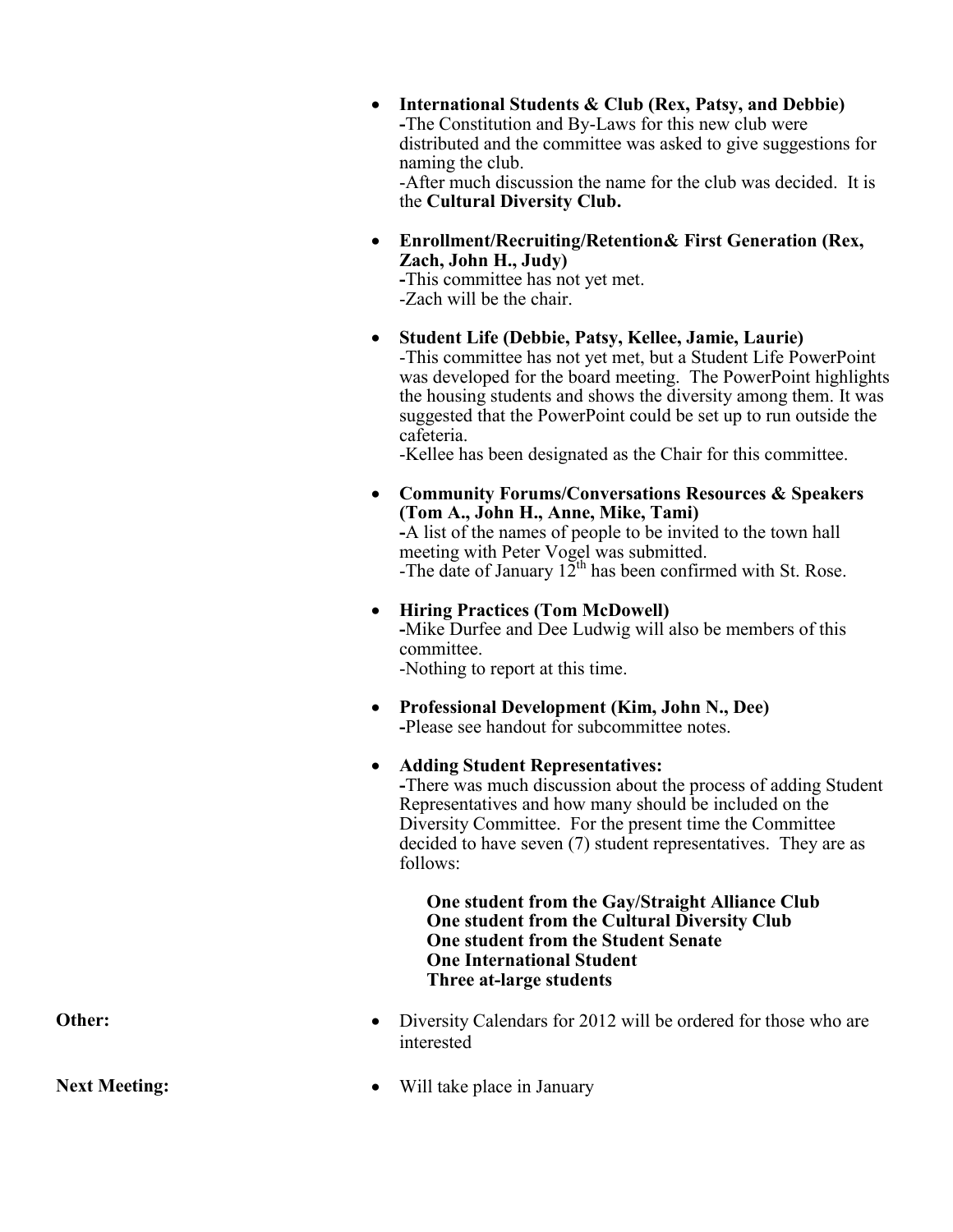# **Eastern Wyoming College Diversity Committee**

# February 7 2011

Noon-1 pm

T 131

# AGENDA

# Co-Chairs

Tom Armstrong Dee Ludwig

#### **Members**

Tami Afdahl Jamie Black Holly Branham Judy Brown Rex Cogdill Mell Cooper Mike Durfee Kellee Gooder John Hansen Anne Hilton Earl Kisiel Tom McDowell Diane McOueen Laurie Mueller John Nesbitt Debbie Ochsner Karen Posten Verl Petsch Kim Russell Zach Smith Patsy Velazquez Leland Vetter Molly Williams Gwen Yung Students:



- Notes from November 30 meeting (handout)
	- Welcome to Student Members
	- Report on Community Forum
	- Next Steps from Culture Prep
	- Coming Up Next
		- Social Justice Month (March)
		- Community College Month & Diversity Month (April)Calendar (Holly, Kim, Molly)
	- Reports from any other subcommittees?
- « Other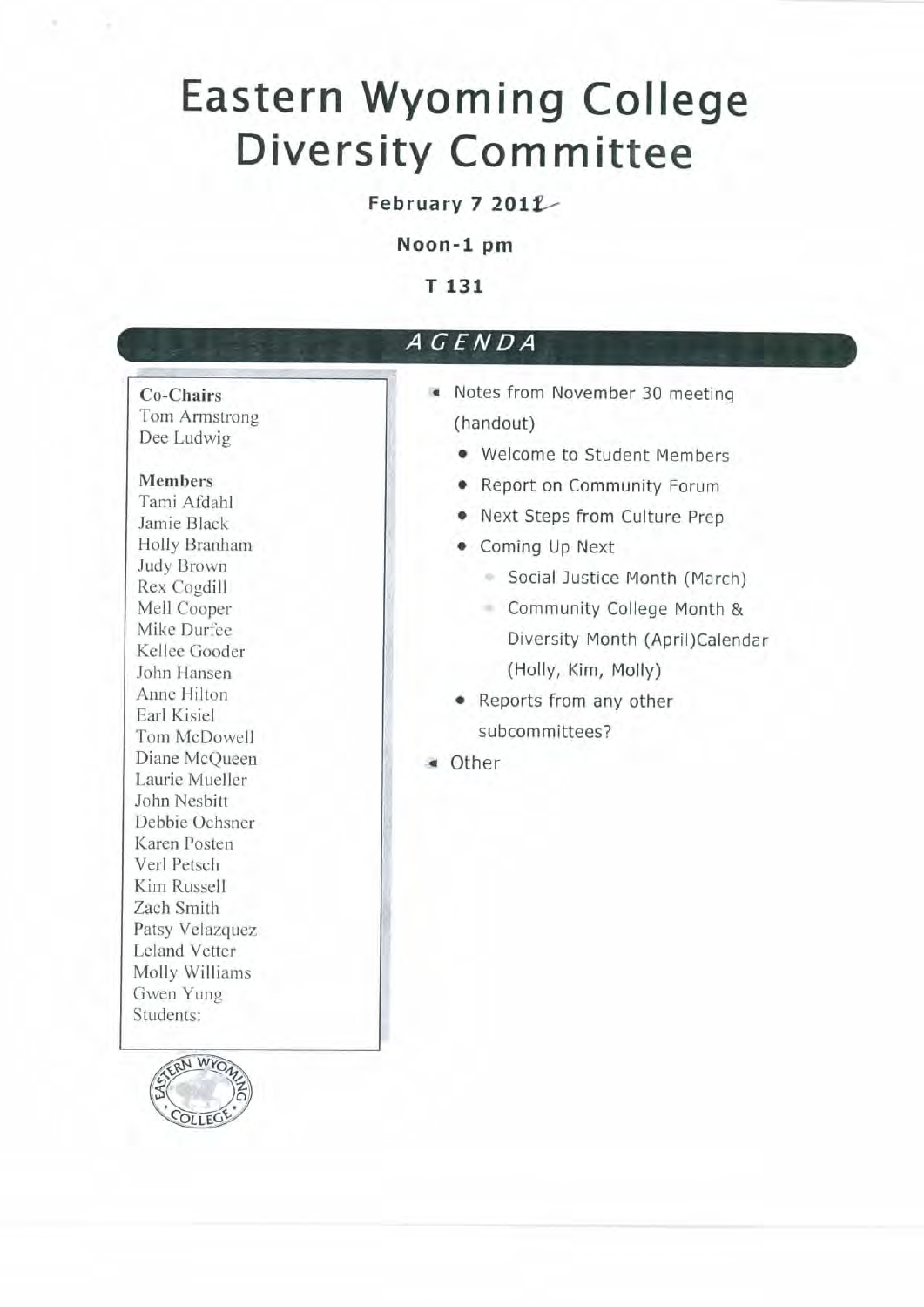## Eastern Wyoming College **DIVERSITY MEETING NOTES** February 7, 2012, Noon – 1:00 p.m. Tebbet 131

**Present:** *Tom Armstrong, Dee Ludwig, Tami Afdahl, Jamie Black, Holly Branham, Rex Cogdill, Kellee Gooder, John Hansen, Anne Hilton, Earl Kisiel, Tom McDowell, Laurie Mueller, John Nesbitt, Debbie Ochsner, Karen Posten, Kim Russell, Patsy Velazquez, Students: Kat Davies, Adam Kerney*

**Minutes from November 30, 2011 meeting:**

• Minutes from the previous meeting were distributed and reviewed. No changes were made.

Welcome to Student Members:  $\bullet$  Two new Diversity Committee student members were present. They are Adam Kerney

Kat Davies

These are two of the designated three at-large student members. The Committee also designated one student from each of the following clubs to be a member of the Diversity Committee:

Gay/Straight Alliance Club Cultural Diversity Club Student Senate Debbie will email the club sponsors regarding these clubs' representatives.

The last designated student rep is to be an international student.

## **Report on Community Forum:** • Those present at the Community Forum reported the **following:**

-The meeting was a good effort, but the turnout was disappointing.

-There is a lot of hurt in the community. Now would be a time to affect positive change.

-Many people who were present at the forum would like a designated contact at the college.

-The Committee feels that a follow-up to the forum is a good idea.

-It was suggested that we could send the results from Culture Prep to the people on the original Community Forum mailing list or at least to the meeting attendees.

• Discussion ensued as to whether Peter Vogel is a good investment.

-The members at the forum felt that he did not keep the meeting focused.

-Adam and Kat felt the survey developed by him for students was -awful"—wording/vocabulary was bad and it was not plainly worded. Students did not take it seriously so results will not be accurate.

- The suggestion was made that perhaps the Committee could create its own survey.

**Next Steps from Culture Prep:** • There are two final dates to schedule with Peter Vogel as part of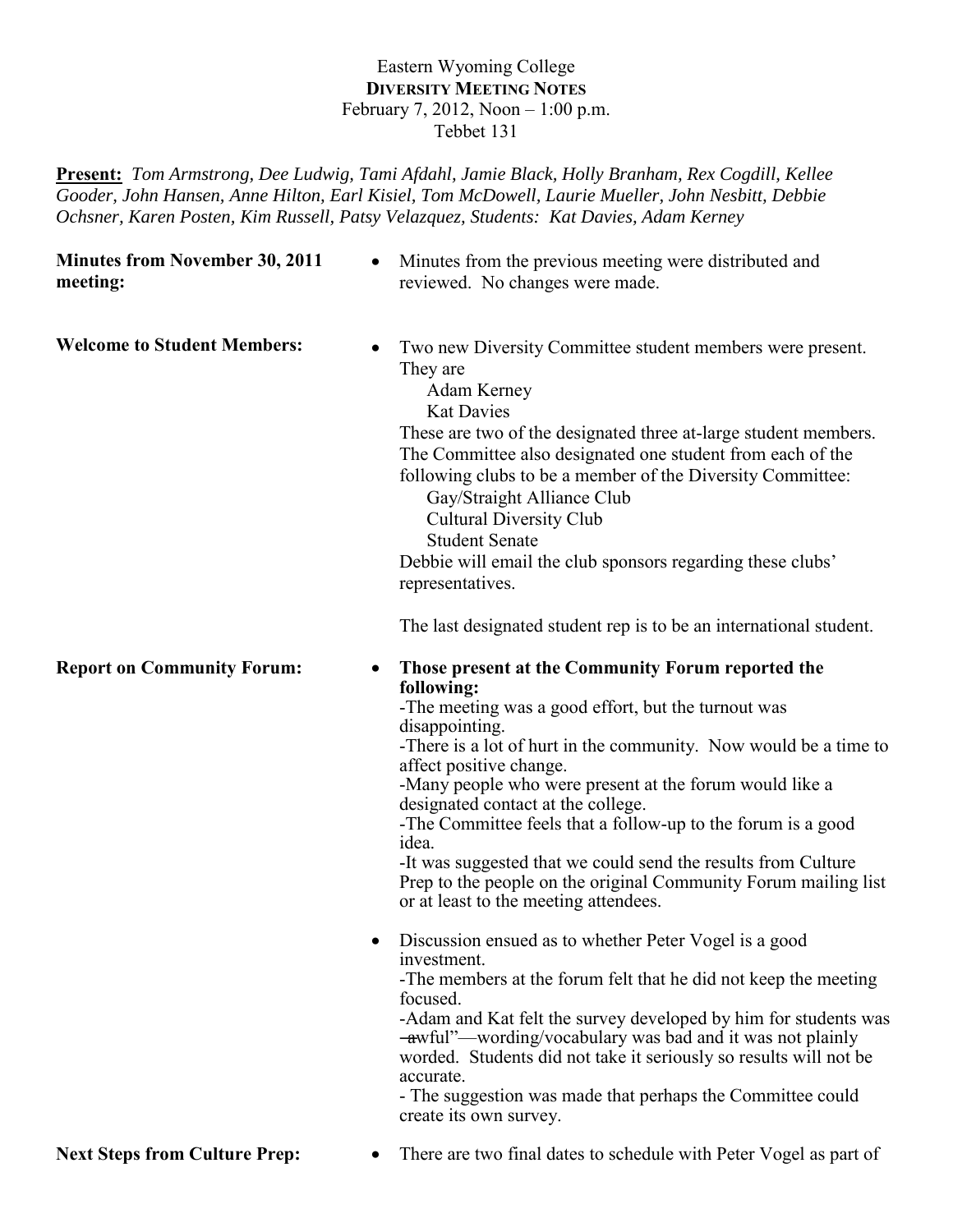the cross -cultural series. Possible dates to send to him include March 13-14, 27-28, or April 17-18. **Coming up Next:** • Social Justice Month (March) Ideas for this month are: - A display - Vocabulary cards telling people what words/statements are offensive - Stories about social injustice - Also this month would be a good time to recruit new members for the Gay/Straight Alliance Club. • Community College Month and Diversity Month (April) Ideas for activities: - April  $10^{th}$ -Taste of EWC. Ethnic foods from students' recipes will be prepared. This date corresponds with the Board Meeting so Board Members could take part. - Survey on Lancer Net and/or Facebook - Photo display of faculty/staff telling what community college they attended. - Community College Alma Mater Day - Have speakers on Diversity Topics throughout the month - Celebrate student worker week -Have the mayor on campus for a proclamation -Lunch meetings -Participate in Make a Difference Day -Invite Legislators to speak on some set subject (ex: diversity or lack of diversity in legislature, general diversity subjects, funding, etc.) -Display in -Corner" case **Other:** • The Committee discussed how we can encourage involvement in Diversity Month activities. **Next Meeting:**  $\bullet$  TBA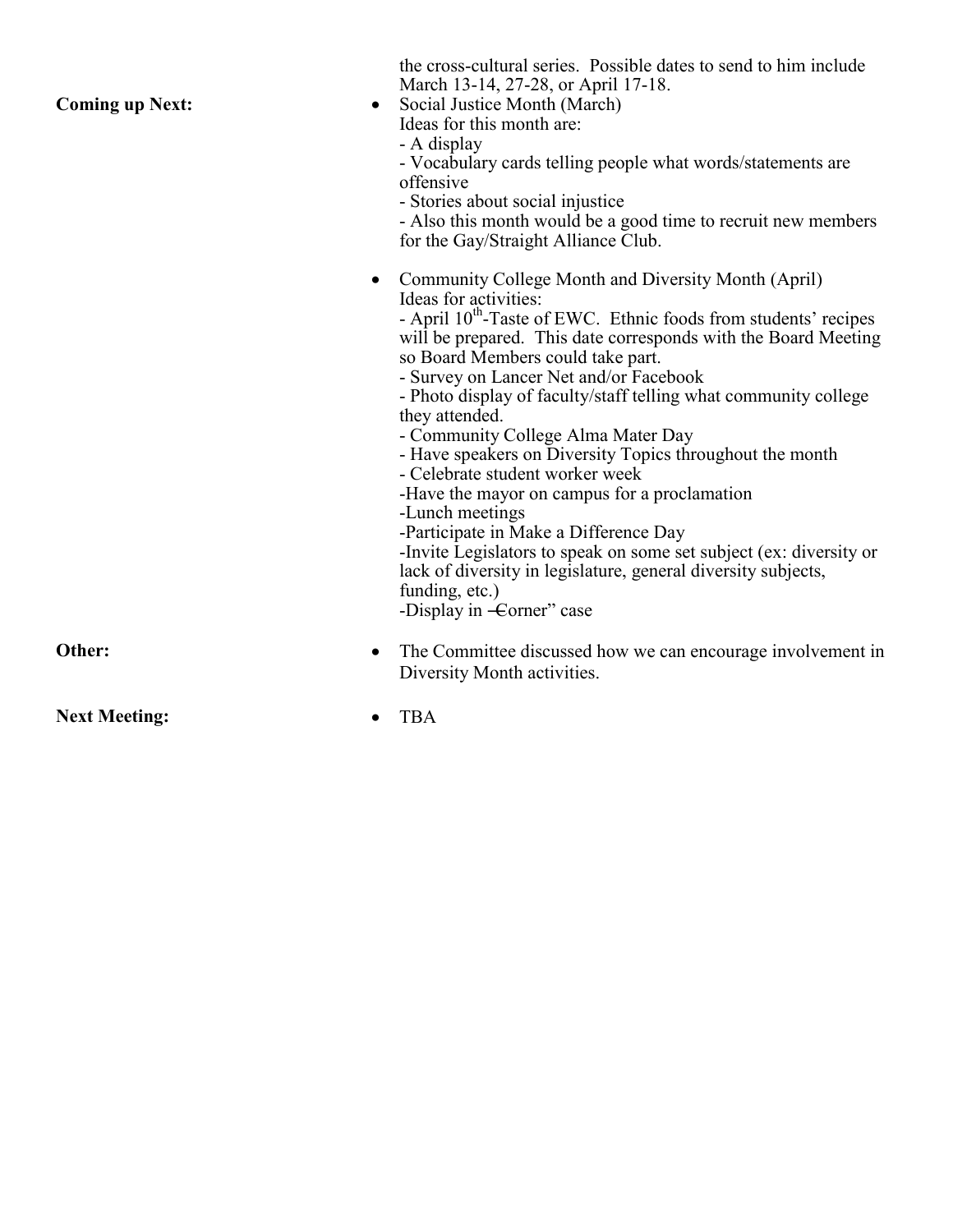# Eastern Wyoming College Diversity Committee



**March 13, 2012** 

**Noon-1 pm** 

**T 132** 

# AGENDA

**Co-Chairs**  Tom Armstrong Dee Ludwig

# **Members**

Tami Afdahl Jamie Black Holly Branham Judy Brown Rex Cogdill Mell Cooper Mike Durfee Kellee Gooder John Hansen Anne Hilton Earl Kisiel Tom McDowell Diane McQueen Laurie Mueller John Nesbitt Debbie Ochsner Karen Posten Verl Petsch Kim Russell Zach Smith Patsy Velazquez Leland Vetter Donna White Molly Williams Gwen Yung **Students:**  Adam Kerney Kat Davies

- Notes from February meeting
	- **Reports on:** 
		- Social Justice Month (March)
			- Help with cost of T-Shirts?
		- **Community College Month &** Diversity Month (April)Calendar (Holly, Kim, Molly)
		- **Cultural Diversity Club**
	- Reports from any other subcommittees?
- **Other**
- **Coming Up** 
	- April 18-Peter Vogel 10 am -3 pm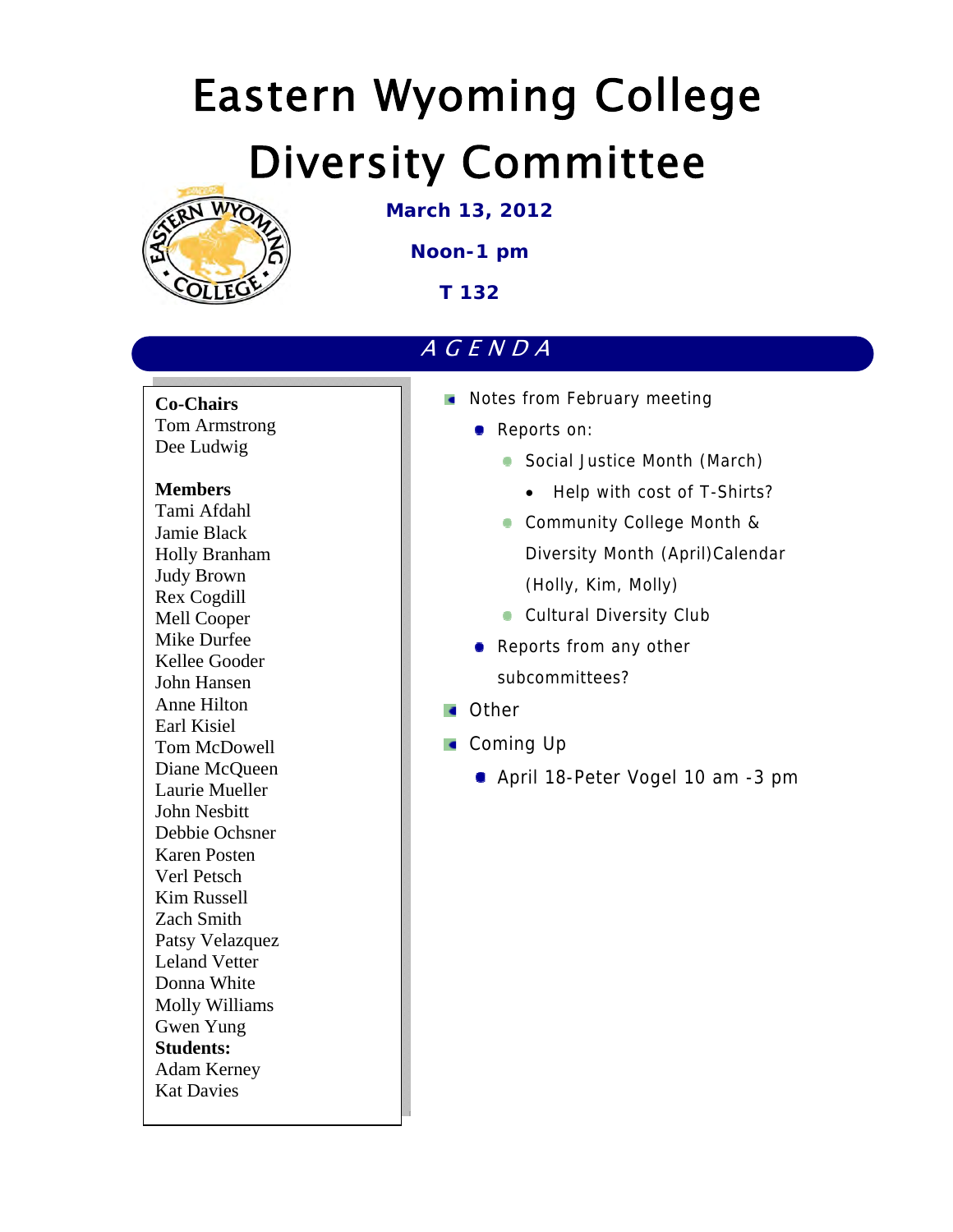# Eastern Wyoming College **DIVERSITY MEETING NOTES** March 13, 2012, Noon – 1:00 p.m. Tebbet 132

**Present:** *Dee Ludwig, Tami Afdahl, Jamie Black, Holly Branham, Rex Cogdill, Mike Durfee, Kellee Gooder, John Hansen, Tom McDowell, John Nesbitt, Debbie Ochsner, Karen Posten, Verl Petsch, Zach Smith, Patsy Velazquez, Donna White, Molly Williams, Gwen Yung, Guest: Christin Covello* 

- **Minutes from February meeting:** Debbie Ochsner introduced a guest, Christin Covello, a doctorate student from UW. She was observing our meeting for her Community College class.
	- Minutes from the previous meeting were distributed and reviewed. No changes were made.

**Reports on:**  $\bullet$  Social Justice Month - John Hansen:

- The Gay/Straight Alliance attended a conference with the theme "Breaking Out of the Box." This in turn is the theme for the Social Justice display.

- Political Science students, Art students, and Gay/Straight Alliance members made the display boxes across from Student Services.

- T-shirts printed for social justice month were sponsored by Student Senate and Gay Straight Alliance. The Diversity Committee will contribute \$200 towards the cost of the shirts. - John also spoke of a project his Intro to Theater class is doing. This project is to bring awareness to Joseph Kony and his child soldiers in Uganda through watching a 30 minute video which has gone viral. The link is to the website is http://www.kony2012.com/. The link to the video is http://www.youtube.com/watch?v=Y4MnpzG5Sqc.

- 
- Ideas to promote the viewing of the video include: film screening in the dorms an ice cream social to make the viewing an event include the community in a viewing(s) partner with Student Senate to promote the viewing

- The Kony Project cumulates on April 20, 2012. Since April is Community College Month, it was suggested that John H. be added to this subcommittee.

- Diversity committee members were asked to view the video and provide feedback.

• Community College Month and Diversity Month (April) Calendar – Holly, Kim, Molly, John, Zach, and Anne -A handout was distributed showing the calendar of events for Community College Month and Diversity activities planned.

April 9 – 13 is Student Worker Week. Care packages will be made for student workers and supervisors will deliver the packages and write thank you notes to the students.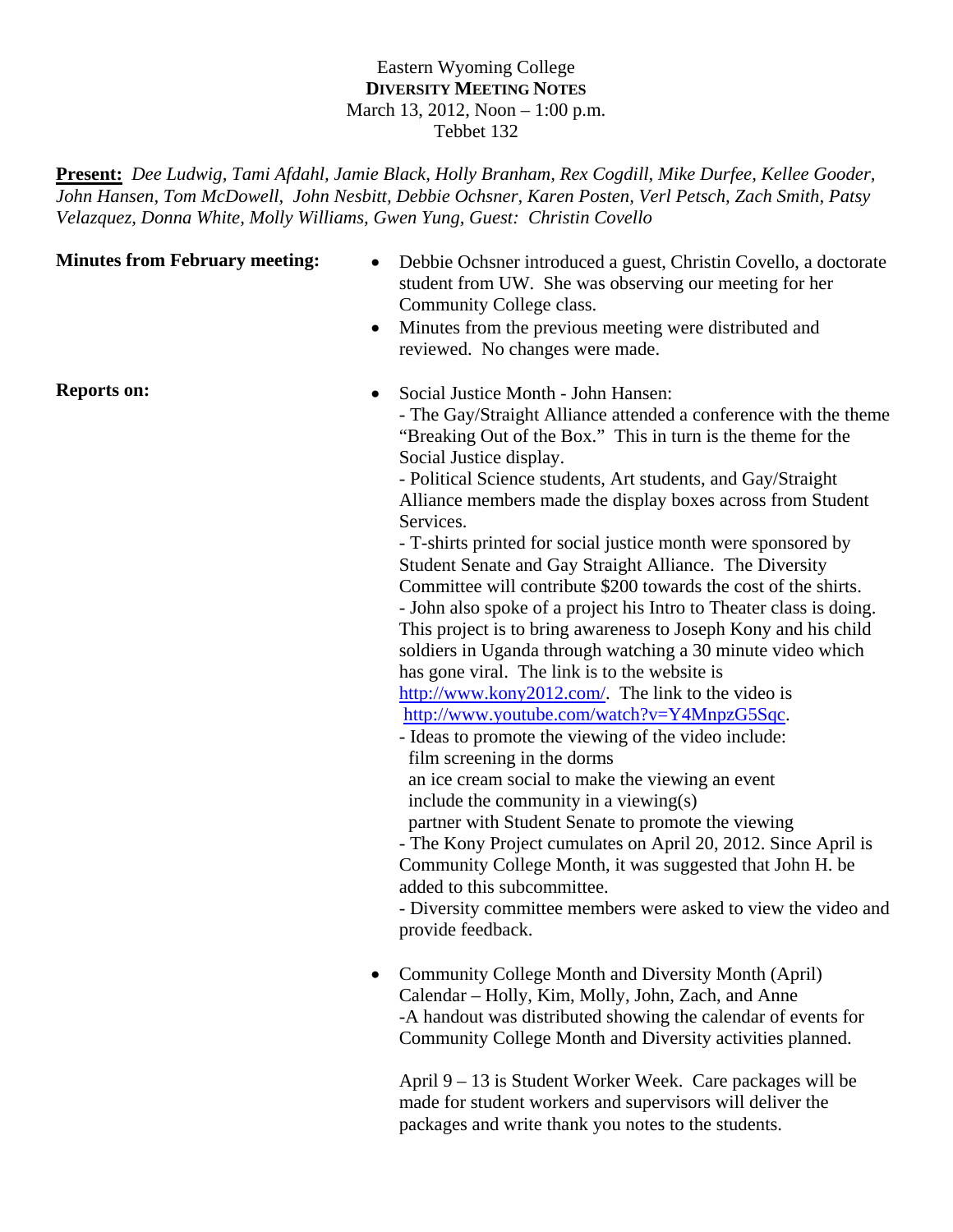| Taste of EWC will be held on April 10 <sup>th</sup> . New York Strip Steak, |
|-----------------------------------------------------------------------------|
| chicken enchiladas, and ham loaf will be served along with side             |
| dishes. Laurie may need volunteers; she will let us know.                   |

Still to be determined is if we will bring in speakers. The Humanities Forum has outstanding presenters who can be brought in for an application fee of \$50. The suggestion was made to bring in one or two speakers over the lunch hour. Perhaps one could be on a Tuesday/Thursday and one on a Monday/Wednesday/Friday to accommodate all schedules.

Earth Day and Arbor Day are in April. To celebrate, the following will be distributed:

- Reusable totes (250) and ponderosa pine trees (100) for employees, and

- water bottles (250) for students.

Student Senate will also be doing a trash cleanup project the first nice Saturday in April.

- Cultural Diversity Club
	- The club has been approved.
	- Paperwork for funds has been submitted.
	- Ideas for activities include:

Craft nights such as making sugar skulls and piñatas. A community service for the club would be to take the piñatas to the Care Center. The club could also sponsor a Community Ed class such as ethnic cooking.

- Patsy will sit in the corner to recruit club members on 3/14/12.

## **Reports From Other Subcommittees: The Diversity/Student Life Committee met.**

- Their committee defined diversity as the condition of having or being composed of different elements.

-Their goal is to provide activities for all students which offer an opportunity to socialize outside academics. At these activities "diversity can happen."

-Ideas for activities include

A St. Patrick's Day meal

a guest speaker in the residence halls in April, and

 a huge t-shirt for all graduates to sign which can then be framed and displayed.

Next Meeting: The next meeting was set for April 18, 2012 from 10 am – 3 pm. This is a meeting with Peter Vogel**. (The date and time has since changed. The correct time and date are April 25, 2012 from 11 am – 1 pm and Peter Vogel will not be able to attend.)**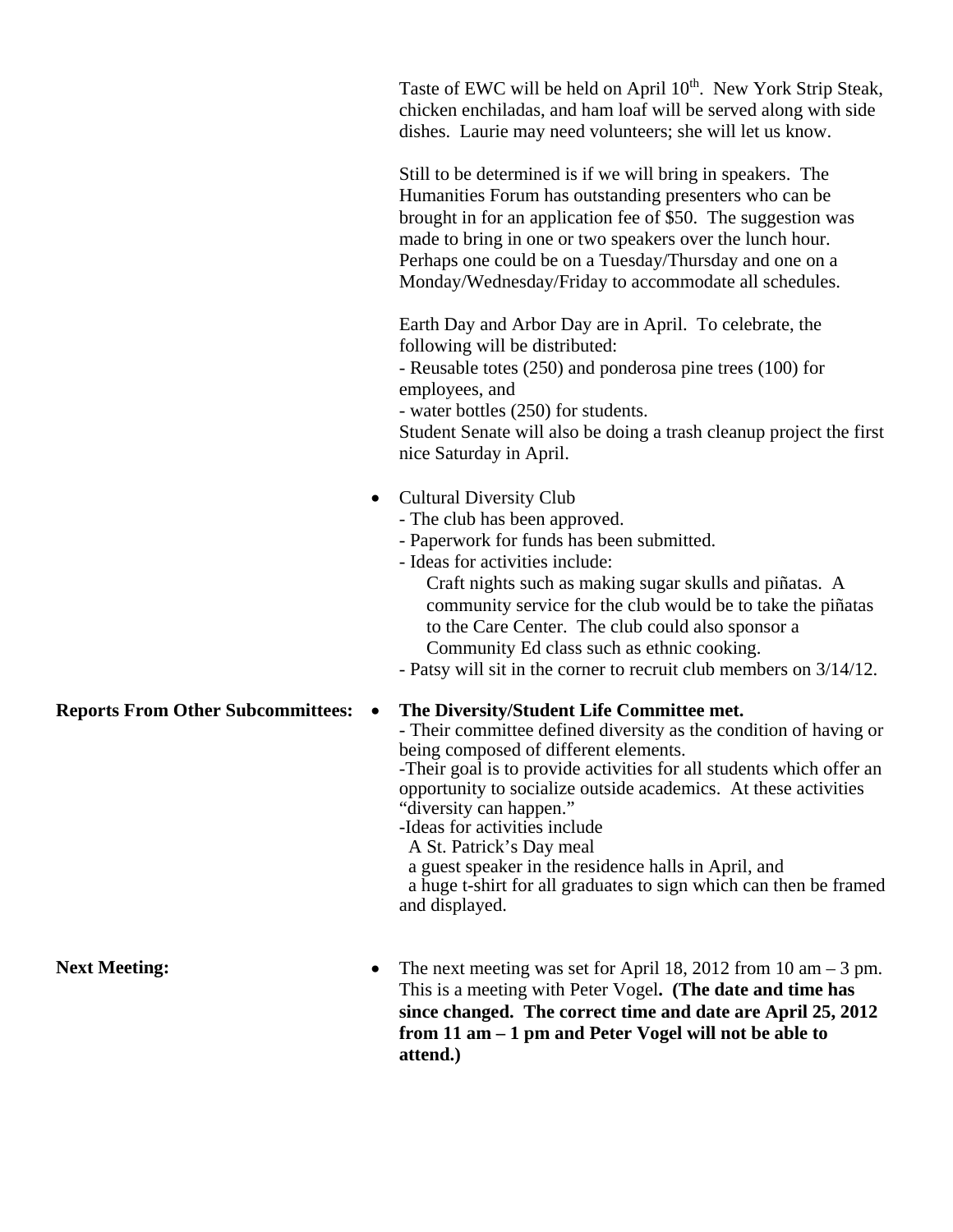# **Eastern Wyoming College Diversity Committee**



April 25, 2012

 $11$  am-1 pm

T 131

#### **Co-Chairs Tom Armstrong** Dee Ludwig

# **Members** Tami Afdahl Jamie Black Holly Branham **Judy Brown Rex Cogdill** Mell Cooper Mike Durfee Kellee Gooder John Hansen Anne Hilton Earl Kisiel Tom McDowell Diane McQueen Laurie Mueller John Nesbitt Debbie Ochsner Karen Posten Verl Petsch Kim Russell Zach Smith Patsy Velazquez **Leland Vetter** Donna White Molly Williams Gwen Yung **Students** Adam Kerney **Kat Davies Brittney Rios Teal Deen** Victoria Stromski **Tyler Fitzwater**

# AGENDA

- Notes from March meeting
	- Reports on:
		- Community College Month
		- Other activities?
- Review of Culture Prep draft
- **General Discussion**
- Individual Worksheets (review)
- Group Activity
	- Planning for next steps
- **o** Other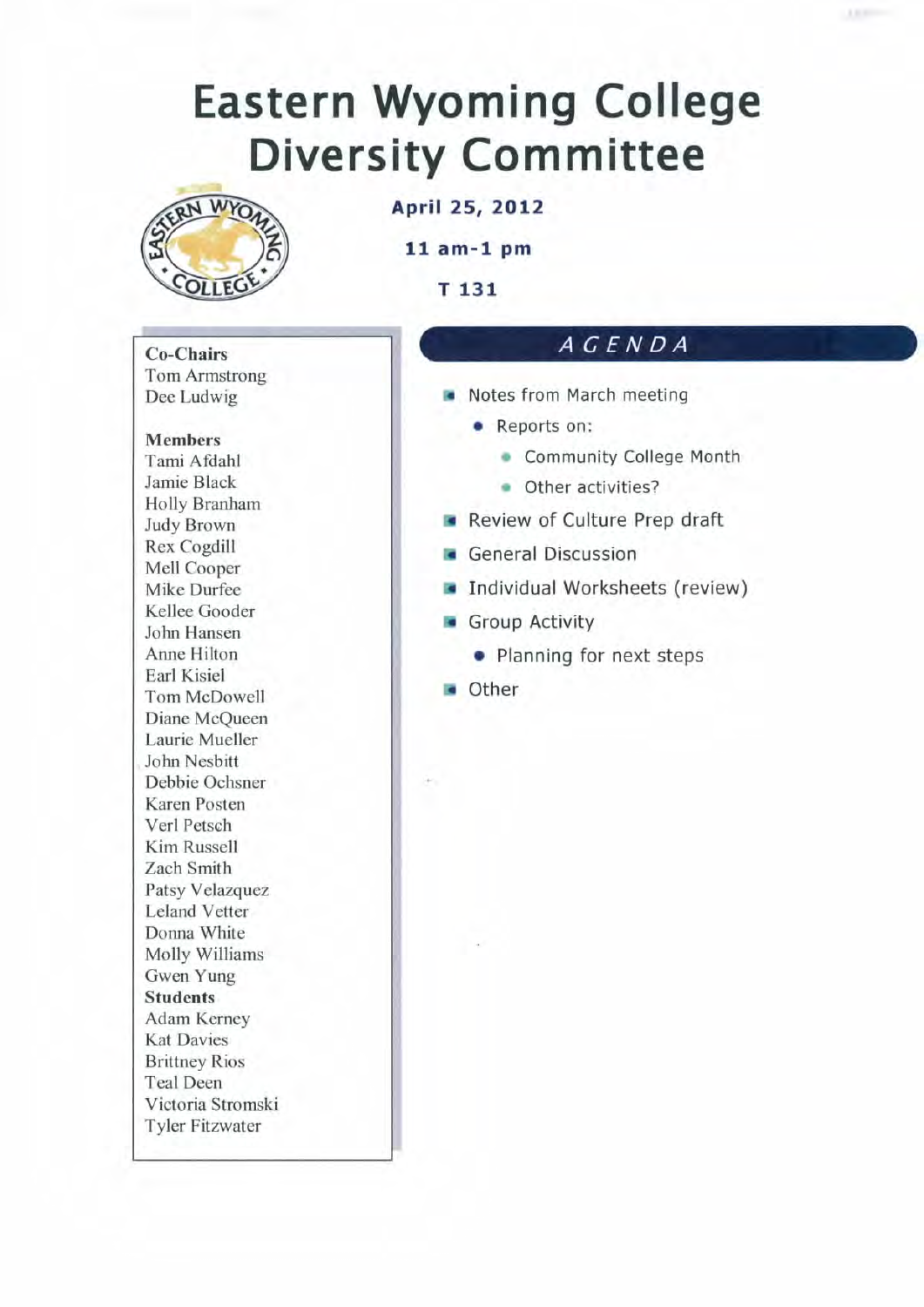## Eastern Wyoming College **DIVERSITY MEETING NOTES** April 25, 2012, 11 a.m. – 1:00 p.m. Tebbet 131

**Present:** *Tom Armstrong*, *Dee Ludwig, Tami Afdahl, Jamie Black, Holly Branham, Rex Cogdill, Mike Durfee, Kellee Gooder, John Hansen, Anne Hilton, Tom McDowell, John Nesbitt, Debbie Ochsner, Karen Posten, Verl Petsch, Kim Russell, Zach Smith, Patsy Velazquez, Donna White, Adam Kerney, Victoria Stromski, Nancy Ibarra, Sarah Allenby* 

**Notes from March Meeting:** • Minutes from the previous meeting were distributed and reviewed. One addition was made. The conference attended by the Gay/Straight Alliance was the Matthew Shepard Symposium for Social Justice

# **Reports on:** <br> **•** Community College Month

- Kony2012 video about child soldiers in Uganda was viewed. 37 – 40 people attended the noon viewing, and 67-70 attended the evening viewing. There was good community and great student involvement. Marketing for the event was great.

- Displays were set up both at the EWC and Douglas campus; Douglas also held a forum and concert.

- There were student giveaways for Earth Day

-Student worker week was celebrated.

- Business after Hours went well—a new crowd attended-- there were no trustees in attendance, a few foundation members attended, but many who attended were community and business community members. The tours went well and the science wing instructors really gave a lot of input to the tours. Many enjoyed the landscaping and the tour of the bookstore which they felt looked like a "first class business."

- Taste of EWC with the menu selected by the students was a success.

- Audrey Kauferman engaged her audience when she spoke on Democracy in Public Education.

Root beer floats and the employee give away of reusable bags and trees rounded out the month's events.

# **Multi-Cultural Club**

-Officers were elected; Victoria Stromski was elected President and is also serving on the Diversity Committee.

- The club has received funds from the Student Fee Allocation Committee.

- At the second meeting 15 piñatas were made and most of them were taken to Torrington Learning Center and Goshen Care Center.

- About 20 students have been showing up for the meetings. They are very enthusiastic and would like to have one more meeting before the end of the school year.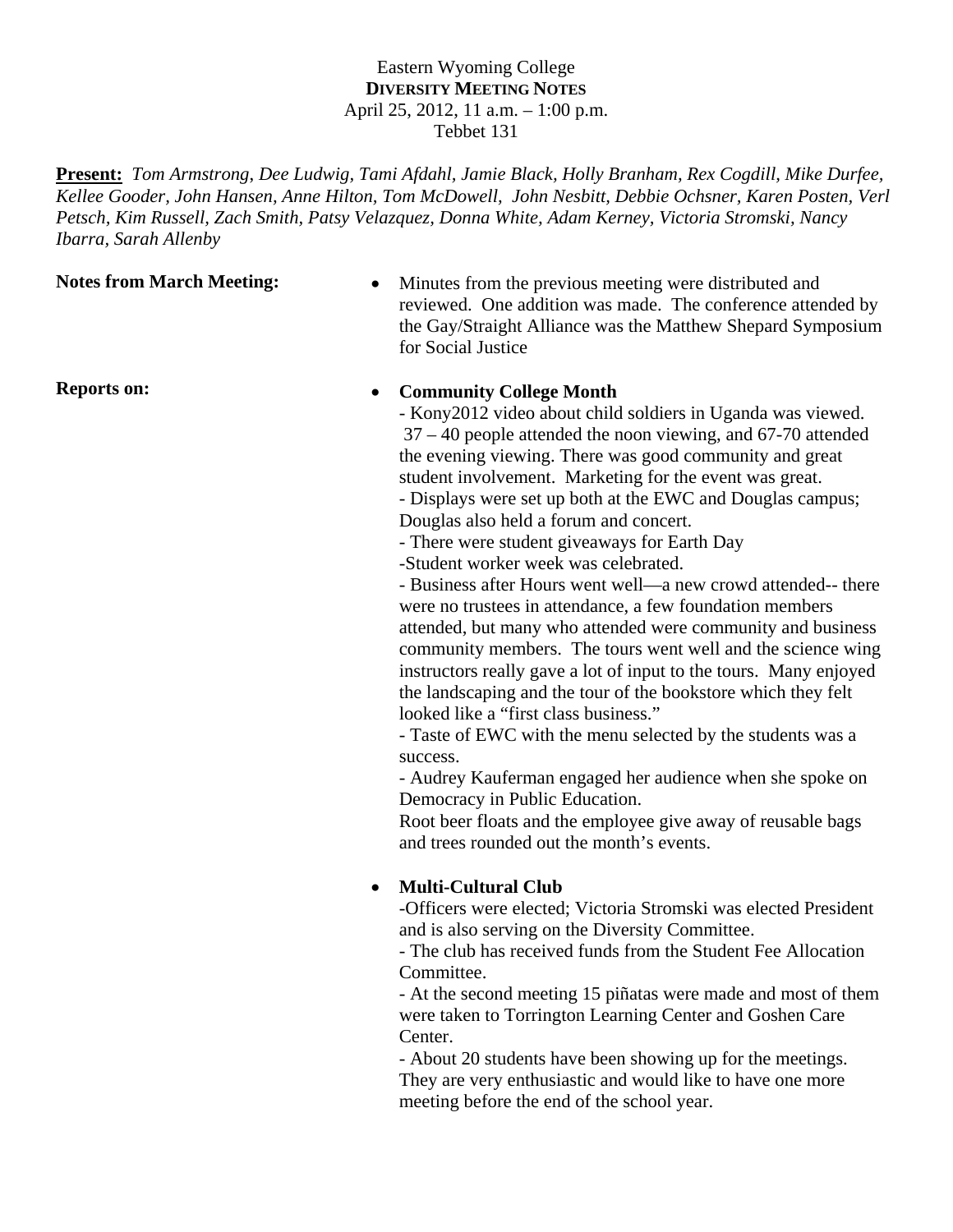# **Student Diversity Sub-Committee**

- Discussed "Lookism"—judging others by their looks.

-The activities this committee has sponsored are:

 Tie dying which included Gay/Straight Alliance club members A poker tournament

 Special speaker, Sharon Rickenbach who did a presentation on "Your Brightest Color" (individuals completed a questionnaire and then were shown their best color and the characteristics corresponding to that color).

May basket making

Extra large t-shirt for all graduates to sign

- Diversity ideas for Fall 2012 include:

 Photo collage, quilt squares, maps, group picture when school starts, host parents for all students more than 250 miles from home, big brother/sister with local day care, college for a day with elementary students shadowing a college student, sponsor Un-Diversity Day where we celebrate human likenesses.

# **Jim Ott Webinar**

 -Webinar was about how to communicate with parents. You need to look at the people you are talking to and communicate in their way (ex: educated vs. non-educated). Front line people make an impression that never changes. You need to consider the parents' goals also, and remember your audience.

**The draft of the Cross Cultural Climate Assessment for** 

**Eastern Wyoming College** was distributed. The Committee studied the "Observed Strengths" in the draft and added to these strengths. Additional strengths included:

-The Diversity Committee has included student membership.

-Several community service projects have been completed.

-The college has done well celebrating diversity months.

-The college has a strong commitment from faculty and staff to help every student.

-Instructors maximize resources from student back grounds such as languages and beliefs.

-A Diversity Club has been established.

-The Gay Straight Alliance has been organized.

-Student participation has increased.

-Students are accepting of new changes.

-Our Fine Arts Council brings diverse programs to our area.

-The Art Club encourages diversity as does our Athletic Department.

-Students attended the Matthew Shepard Symposium for Social Injustice.

-The video Kony2012 about Child Soldiers in Uganda was presented.

-The "Where in the World are you From" world map display on the bulletin board shows our diversity.

-The Diversity Committee meetings are still well attended

-The new Freshman Orientation Class "Students by Design"

which is being taught by Court Merrigan and uses the book from

**Review of Culture Prep draft and General Discussion:**